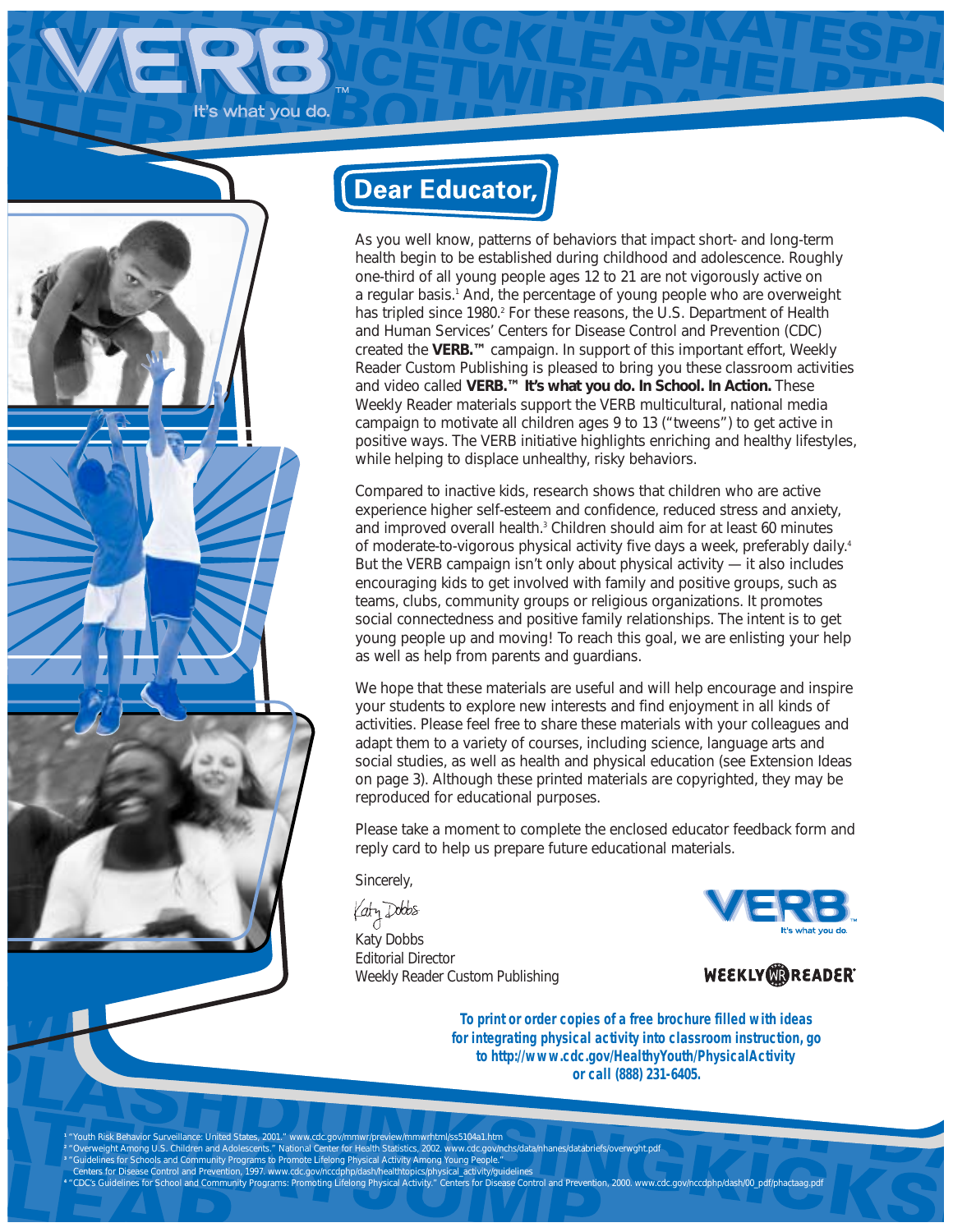

Students in grades 4 and 5

#### **Program Objectives**

- ✶ *To motivate students in grades 4 and 5 to get positively active in ways that are physical and done in organized groups.*
- ✶ *To promote healthy lifestyles among this age group and displace unhealthy, risky behaviors.*
- ✶ *To encourage tweens to try something new, find activities they enjoy doing and keep doing them.*

### Teacher Objective

✶ *To convey to students and parents the benefits of being active: improved health; self-expression, aspirations for the future and fun; enhanced sense of well-being and social belonging; enhanced selfesteem and confidence.* 

#### *These materials address components of the National Education Standards for Level II:*

#### *Health*

✶ *Standard 7 — Knows how to maintain and promote personal health.*

#### *Physical Education*

✶ *Standard 3 — Understands the benefits and costs associated with participation in physical activity.*

#### Page One **VERB. Why you do it.**

#### *Background and Objective*

This first student page focuses on the benefits of participating in physical activities such as sports and dance. Physical activities can be prosocial: in a club, group or on a team. This first lesson serves as a motivator for kids to get active. Some reasons for them to be active are:

#### ✶ *it is fun*

- ✶ *they can spend time with friends, family and neighbors*
- ✶ *they might discover a hidden talent or skill, or find something that they really love to do*
- ✶ *activities are a way to express themselves and communicate what they like to do*

#### *Activity*

Review with your class the reasons for getting active. Brainstorm what they do that is active and fun, who they do it with, what new things they have discovered that they like doing and how these things express who they are and what interests they have.

#### *\*Note: Competitive activities aren't for everyone — as a matter of fact, competition can take the fun out of being active. Try to encourage a full range of activities so all children can have fun.*

Encourage your students to get active — get their bodies and their minds moving. Children should be spending at least 60 minutes a day, at least five days a week, participating in a variety of moderate-tovigorous physical activity individually, with friends or in an organized group. They should also consider participating in organized (or prosocial) activities such as painting, volunteering, playing in a marching band or singing. Organized (or prosocial) activities will help them build alliances with family, organized peer groups and conventional institutions, and will help to displace unhealthy, risky behavior.

*\*Note: Be supportive of your students' efforts to get moving. If they find enjoyment from being active, it is more likely that they will incorporate activity into their lifestyle for the long-term.* 

- ✶ *Standard 4 — Understands how to monitor and maintain a health-enhancing level of physical fitness.*
- ✶ *Standard 5 — Understands the social and personal responsibility associated with participation in physical activity.*

### **Program Components**

- ✶ *Four reproducible student pages*
- ✶ *Four-page teacher's guide (including a reproducible letter for parents)*
- ✶ *A five-minute video,* Keep Moving
- ✶ *One sheet of 30 stickers*
- ✶ *A wall poster*
- ✶ *A teacher feedback form and reply card*

# **Getting Started**

Show your class the five-minute video, *Keep Moving*, that shows kids how to be active throughout their day, have fun finding out what they like to do, and enjoy those things with their friends. Ask your students if they identify themselves with any of the kids seen in the video.

Prior to distributing the activity sheets to your students, discuss with them what kinds of activities they like to do. Take a tally to see which activities are the most popular. Ask students how often they do these activities, and with whom they do them.

It is important that all students participate, all ideas are welcome and students are encouraged to name more than sedentary behaviors like watching TV and playing video games.

#### Page Two **What's your VERB?**

#### *Background and Objective*

This page helps students develop a plan to discuss their VERBs. It entails

- ✶ *setting a goal*
- ✶ *doing the activity*
- ✶ *keeping track of when they are active and the activities they try*
- ✶ *mixing it up to keep things new and exciting*
- ✶ *rewarding themselves for their efforts*

#### *Activity*

After discussing the page as a class, talk about each student's plan for getting active. Ask your students their main reasons for being active. How do they plan on reaching their goals? For example, if their goal is to do more things with their peers, they might join a local soccer team or take an after-school dance class.

Talk about the ideas for getting active found at the bottom of the activity page. Remind students that being active and finding their VERB doesn't necessarily mean joining a sports team or paying to use an ice skating rink. Being active is about getting up and doing something fun — it can be as simple as volunteering, helping to clean up a park, taking a walk or jog with a parent or dancing in the living room with a friend.

Divide your students into groups and give each group some equipment (i.e., a basketball and 10 cones, a Frisbee® and a hula hoop, a football and two jump ropes, etc.). Ask students to develop a game using all of their equipment. Have groups demonstrate their games for the class.

*\*Note: Students with disabilities can also be active. Recognize their physical abilities and be creative. Visit* **www.americasathletes.org** *or* **www.dsusa.org** *for more information.*

# **Some Resources**

#### *Student Sites* www.VERBnow.com www.bam.gov www.kidnetic.com www.seventeen.com/VERB www.cdc.gov/powerfulbones

#### *Parent Sites*

www.VERBparents.com www.healthykids.com www.fitfamilyfitkids.com www.walkingschoolbus.org www.ymca.net www.bgca.org

#### *Teacher and Professional Sites*

www.cdc.gov/youthcampaign www.bam.gov/teachers www.fitness.gov www.cdc.gov/nccdphp/dash www.cdc.gov/nccdphp/dnpa

www.americasathletes.org www.dsusa.org www.pecentral.com www.pepgrant.info/newpe.htm www.aka.org.au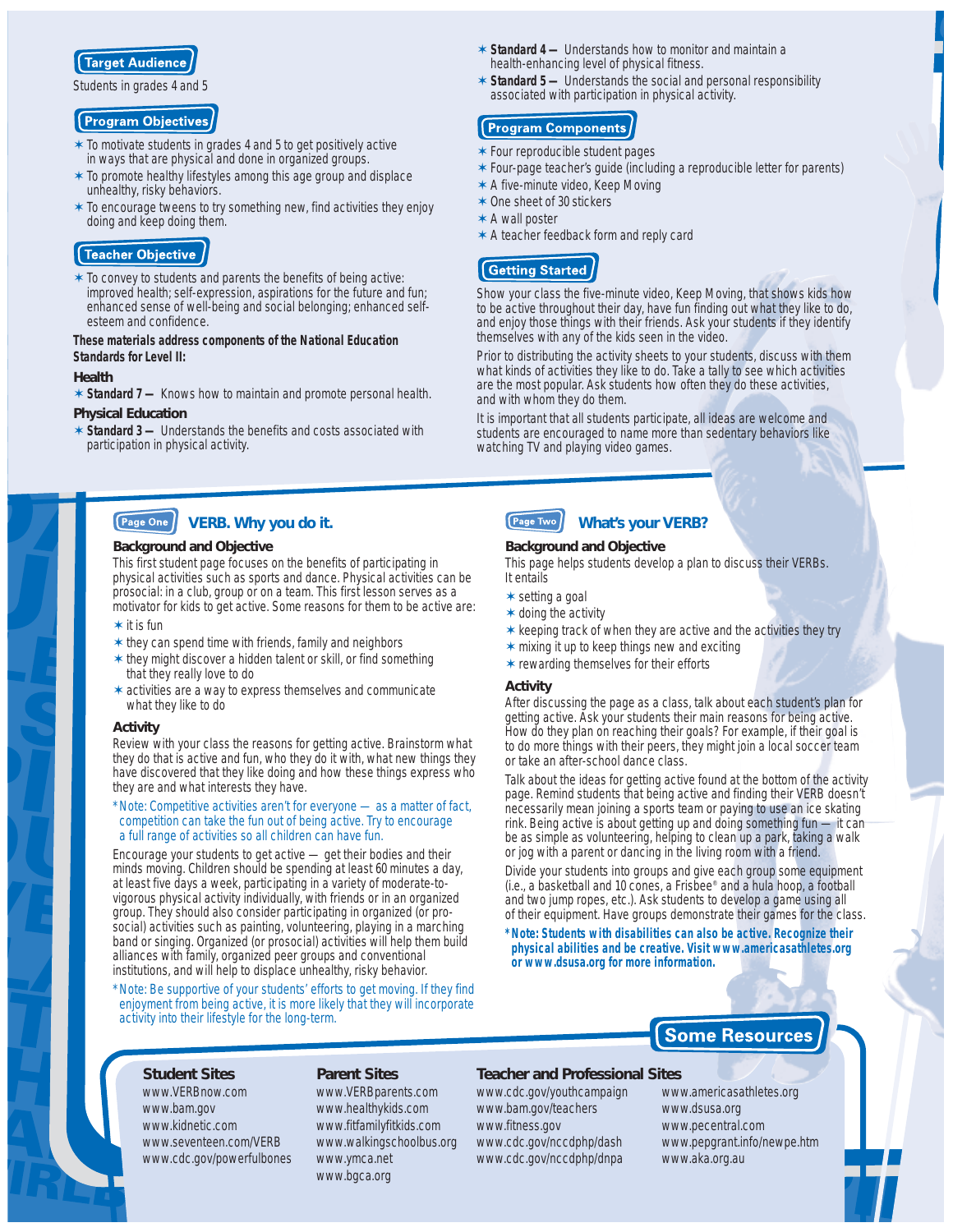### **VERB. Where you do it.**

#### *Background and Objective*

This page asks students to find information about where they can do the VERBs they like to do.

#### *Activity*

Students should look for community events and local organizations, including team sports, volunteer organizations, religious groups and after-school programs in their neighborhood. Give them time in class to find this information. Provide students access to conduct this research, such as the Internet, phone books, local newspapers and the library.

After students have compiled their research, discuss the information as a class so that as many local organizations and facilities as possible are talked about and explored.

*\*Note: Consider inviting a representative from a local organization, such as Boys & Girls Clubs, YMCA, or Parks & Recreation, to talk to the class about activity options, and/or demonstrate activities in which students showed an interest.*

# **Stickers**

Make a class chart, or have each student make their own chart, to keep track of how many times a week each student is active. When they are active twice a week, give each student a VERB sticker to keep them motivated. Other rewards for being active can include:

- ✶ *Select from one of the activities brainstormed in Activity Two to try as a class on the playground.*
- ✶ *Play a card game or board game after students are done with their schoolwork.*
- ✶ *Present the class' favorite activity to a younger grade, and tell them why it's fun to get moving.*
- ✶ *As a group or class, organize an activity at your school's Field Day or Wellness Day.*

### **Parent Letter**

On the back of the teacher's guide there is a reproducible letter for you to share with your students' parents and guardians. It is very important to convey to parents the importance of activity in their child's life, as well as the need for their support and encouragement. At the same time, we want to ensure that activity remains fun for kids. Therefore, we request that you distribute these letters to parents and guardians directly by mailing the letter home, sending it in a PTA distribution or with report cards or saving it for parent-teacher conferences.

#### *To encourage parents to engage their children in positive activities, try these ideas.*

- ✶ *Suggest that neighboring parents take turns supervising their children as they play together after school. This helps to keep the kids in a safe environment.*
- ✶ *Encourage the PTA to form a parent/guardian committee that is responsible for organizing group activities, such as a "walk to the park" night, chalk fest on the pavement, softball game or roller blading in the school parking lot. Work with your school's principal so that school property can be open beyond school hours to be available for activities and gatherings organized by this committee.*
- ✶ *Encourage parents, when feasible, to implement a "Walking School Bus" where parents take turns accompanying children walking to school and "picking up" others as they go. For more information, visit www.walkingschoolbus.org.*

#### Page Four **VERB. It's what I do.**

#### *Background and Objective*

This activity page will give your students the opportunity to think about the things they like to do and write about them.

#### *Activity*

Ask your students to list activities they like to do, new things that they've tried recently, new things they'd like to try and five active things that they've done this week. This activity page can serve as a template that can be used multiple times, so the students are constantly encouraged to try new things and keep active throughout the week.

You can also have students make their own VERB poster. Ask them to cut out magazine and newspaper clippings of their favorite ways to get active. Tell them to use verbs, or action words, associated with those activities to create a poster encouraging other people to get active. Display the posters in the hallways, gym and cafeteria.

Ask students to keep a journal of their activities. Hold weekly discussions on how many times a week your students are active, what new positive activities they are trying, where they are going to be active, etc. When a new activity or location is mentioned, ask that student to write it on a large index card and then decorate the card. Post these on a bulletin board as a reminder of all the possible activities that are out there for them to try.

#### **Extension Ideas Curricula Links**

Teachers and schools can also incorporate activity into learning.

- ✶ *Schedule regular recess and PE classes.*
- ✶ *Incorporate lessons from New PE, making physical education appropriate for everyone. For more information, visit* www.pepgrant.info/newpe.htm*.*
- ✶ *Do not use physical activity as a punishment (doing laps for being late).*
- ✶ *Do not withhold PE or recess as a punishment.*

Look for ideas to integrate activity and movement into your everyday lesson plans. It makes learning more fun, and will grab students' attention. Try these fun ideas to get you started. They can be adapted across multiple areas of the curricula.

*Go Fly A Kite —* Teach your students about gravity, aerodynamics and wind by making and flying a kite. Visit the Australian Kite Association at *www.aka.org.au* for more information on lesson links and instructions.

**Energize Yourself** - Convey the difference between Potential Energy and Kinetic Energy by giving students directives, such as march in place, take five steps forward, etc.

*VERBstorm —* Give students, or groups of students, a verb such as twist, run, fly or groove, and ask them to list and demonstrate all of the activities and games that come to mind.

*VERBs I Do —* Ask each student to write his or her first name vertically down the page. For each letter, ask them to write a verb that relates to them.

*Geography Movement —* Give each group of students a region of the United States. For each state in their region, they should list the kinds of activities that can be done given the state's topography, climate, location, etc. As a class, discuss what the students came up with. For example: in how many states can you ski? go swimming in the ocean? take a dip in a lake?

*Freeze Facts —* Make index cards with questions and answers to any topic you are studying. Now, play freeze tag outside or in the gym. Start by asking three-quarters of your class to skip, hop, jog or leap around. The other quarter (wearing different colored shapes taped to their shirts for distinction) tags them frozen. In order to be released, they must answer a question asked by any tagger correctly. Switch the taggers every couple of minutes to give everyone a turn.<sup>5</sup>

*Media Literacy —* Have children count how many media messages (TV, radio, billboards, magazines, etc.) that they see in one day encouraging inactivity (promoting video games, marathon blocks of a TV show, etc.) compared to how many they see encouraging activity.